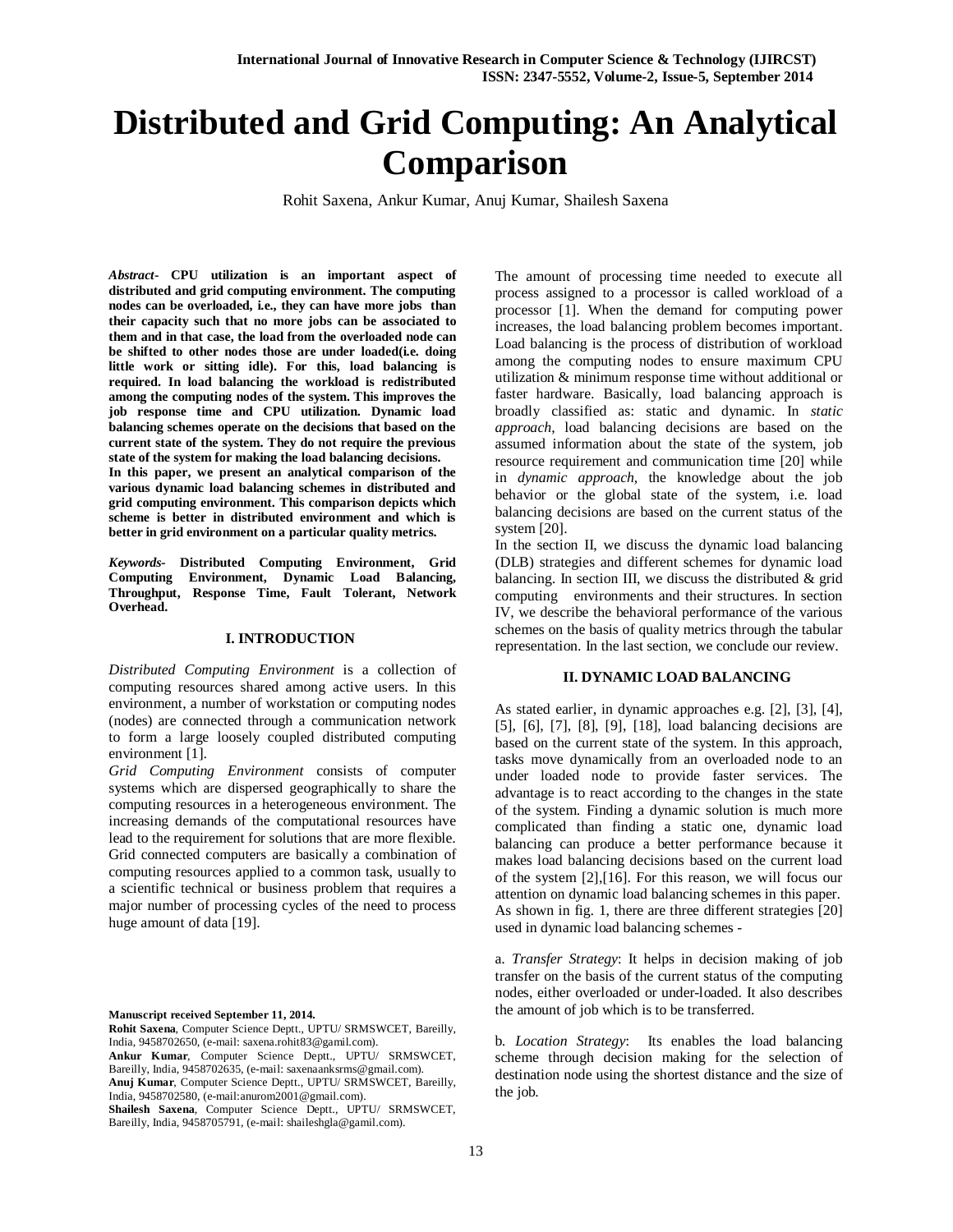c. *Information Strategy*: It is the knowledge center of a dynamic load balancing schemes that provides the location and transfer strategies at each node along with the necessary information needed to make load balancing decisions.

In a distributed (and grid) computing environment, DLB can be carried out in two different schemes: distributed and non-distributed. In a *distributed scheme*  $[4]$ , $[6]$ , $[8]$ , $[10]$ , $[11]$ , $[12]$ , $[18]$ , executed by all computing nodes in the system. All the computing nodes share the responsibility of load balancing among them. The interaction among nodes to achieve load balancing can take two forms: cooperative and noncooperative. In a *cooperative (global-queue) scheme*, all node works together to achieve the global objective of improving the system's overall global response time. In a *non-cooperative (local-queue) scheme*, each node work independently towards the local goal, e.g. to improve local tasks' response time.

In a *non-distributed scheme,* the responsibility of load balancing is either taken on by a single computing node or some computing nodes but not by all nodes. Nondistributed based dynamic load balancing can take two schemes: centralized and semi-distributed. In *centralized scheme, e.g.* [13],



Fig 1. Interaction among components of dynamic load balancing schemes

[14], the DLB is executed only by any single computing node i.e. central node, of the system. The central node is only responsible for load balancing of the whole system. Other nodes interact with the central node only.

In a *semi-distributed scheme*, e.g. [15], nodes of the systems are divided into clusters. Load balancing within each cluster is centralized. A central node is selected to take the responsibility of load balancing within the cluster. Load balancing of the whole system is achieved through the cooperation of the central nodes of each cluster, i.e. the responsibility is distributed among the central nodes of each cluster.

In *sender initiated scheme*, load balancing activity is initiated by an overloaded node (sender) trying to send a job to an under loaded node (receiver) [17].

In *receiver initiated scheme*, load balancing activity is initiated by an under loaded node (receiver), which tries to get a job from an overloaded node (sender) [17].

# **III. COMPUTING ENVIRONMENT**

Distributed and grid computing environment contains a collection of computing nodes spread across the network. The distributed  $\&$  grid environments have different structure (or organization of computing nodes) which is well-suited for them to give better results on certain quality metrics. In distributed computing environment, mesh topology [21] is more efficient for load balancing schemes due to the maximum connectivity among the nodes directly or in-directly as shown in fig. 2



Fig.2. Mesh Network (a) with wrap around connections between processors in adjacent rows & columns (b) with wrap around connections between processors in same row and column.

Similarly, the hierarchical structure of the grid environment is divided into two types of groups: *physical* and *logical* groups. As shown in fig. 3, the physical group can have any topology such as star, mesh etc. Each physical group has a group coordinator (GC) responsible for decision making for load balancing and interconnection with the GC of other physical groups via the logical groups.

## **IV. PERFORMANCE ANALYSIS**

For the study of various schemes, we have assumed that in every circumstance the load balancing is performed successfully. The analysis of the behavioral performance of various load balancing schemes are presented in table 1 on the basis of following quality metrics:

- a. *Throughput*: It is the amount of data moved successfully from one node to another in a unit time period.
- b. *Response Time*: It is the time taken by an environment to respond while particular load balancing scheme is under operation.
- c. *Network Overhead*: It determines the amount of network overhead (or messages) involved while implementing load balancing scheme.
- d. *Fault Tolerance*: It is ability of the system to withstand in the event of failure. If a load balancing schemes continue operating properly in the event of some failure then is fault-tolerant.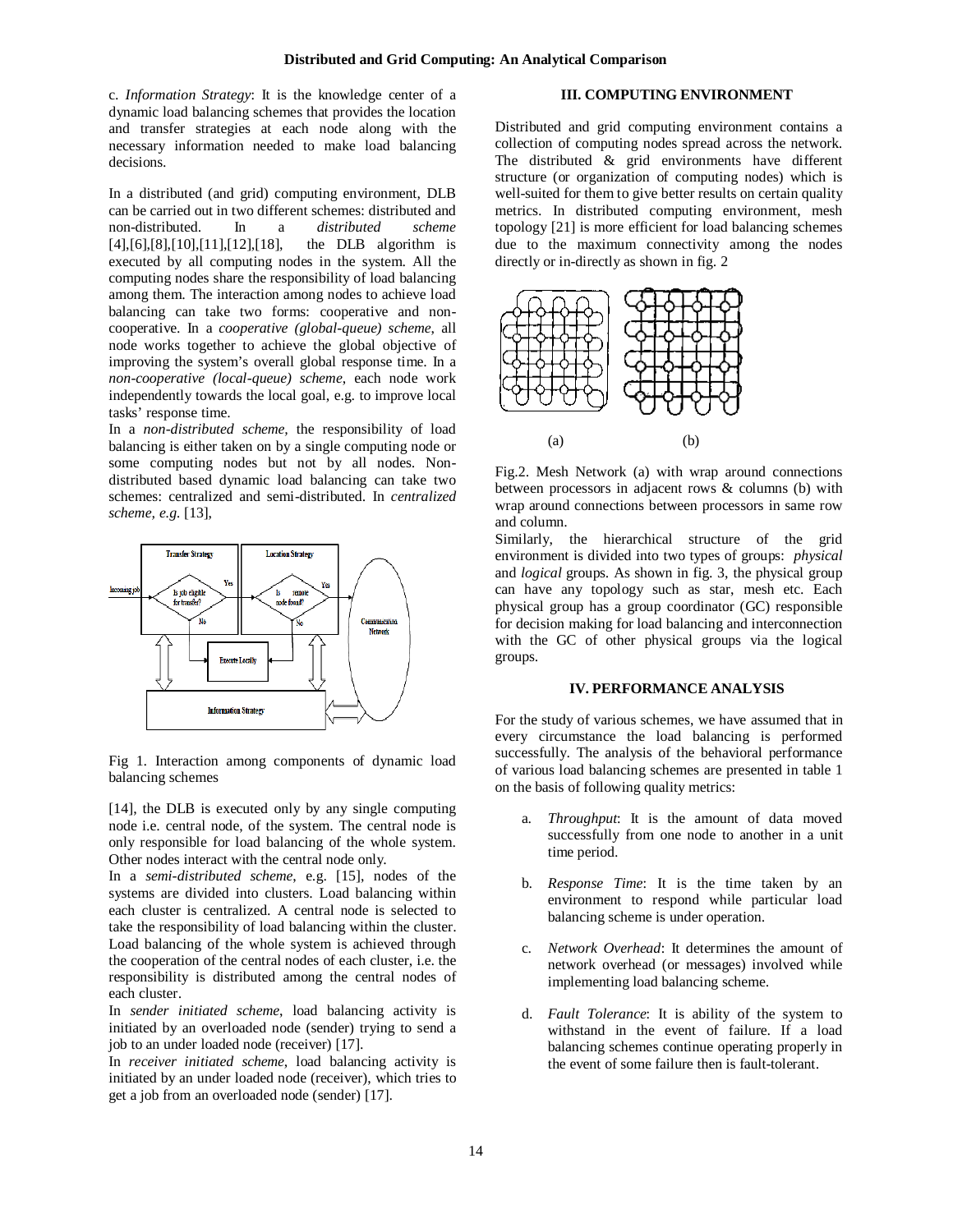

**Fig. 3**. Hierarchical structure of Grid Environment

| Table 1. Comparative Analysis of different dynamic load |
|---------------------------------------------------------|
| balancing schemes in Distributed $&$ Grid environments  |

| Metrics/<br>Algo./<br>Env. |                    | Through<br>put | Response<br>Time | Network<br><b>Overhead</b> | Fault<br>Tolerance |
|----------------------------|--------------------|----------------|------------------|----------------------------|--------------------|
| Sender-Initiated           | Distributed        | High           | Faster           | Less                       | Less               |
|                            | Ğ                  | Average        | Slower           | More                       | More               |
| Receiver-Initiated         | Distributed        | High           | Faster           | Less                       | Less               |
|                            | Crid               | Average        | <b>Slower</b>    | More                       | More               |
| Local-Queue                | <b>Distributed</b> | Average        | Faster           | Less                       | More               |
|                            | Crid               |                | Ø.               | b.                         | $\sim$             |
| <b>Global-Queue</b>        | Distributed        | High           | Faster           | Less                       | Less               |
|                            | <b>Grid</b>        | High           | Faster           | Less                       | More               |

## **V. CONCLUSION**

From the study and analysis of the above mentioned load balancing schemes of distributed and grid computing environments, we conclude that the sender-initiated and receiver-initiated schemes have higher throughput, faster response time and less network overhead for the distributed computing environment than grid computing environment. But for both the schemes, the grid computing environment is more fault-tolerant. The local-queue scheme can not be implemented on grid computing environment as each physical group has a group coordinator (fig. 3) that is responsible for load balancing and communication with other group coordinators of other physical group via logical group. The behavior of both the computing environments for global-queue scheme is almost same although the grid computing environment remains more fault-tolerant than distributed computing environment. It means that the DLB schemes give higher throughput and faster response time in distributed computing environment but these are less fault-tolerant in grid computing environment.

#### **REFERENCES**

[1] Abhijit A. Rajguru, S.S. Apte, "A Comparative Performance Analysis of Load Balancing Algorithms in Distributed System using Qualitative Parameters. International Journal of Recent Technology and Engineering (IJRTE) ISSN: 2277-3878, Volume-1, Issue-3, August 2012.

[2] D.L. Eager, E.D. Lazowski, and J. Zahorjan, "Adaptive Load Sharing in Homogeneous Distributed Systems," IEEE Trans. Software Eng., vol. SE-12, no. 5, pp. 662-675, May 1986.

[3] A. Karimi, F. Zarafshan, A. b. Jantan, A. R. Ramli and M. I. Saripan,"A New Fuzzy Approach for Dynamic Load Balancing Algorithm," International Journal of Computer Science and Information Security," vol. 6 no. 1, pp. 001-005 , October 2009.

[4] J. A. Stankovic and I. S. Sidhu, "An Adaptive Bidding Algorithm for Processes, Cluster and Distributed Groups," in Proc. 4<sup>th</sup> Int. Conf. Distributed Compu. Sys., pp. 49-59, 1984.

[5] J. Stankovic, "Simulations of Three Adaptive, Decentralized Controlled, Task Scheduling Algorithms," Computer Networks, Vol. 8, No. 3, pp. 199-217, June 1984.

[6] A. Barak and A. Shiloh, "A Distributed Load-balancing Policy for a Multicomputer," Software-Practice and Experience, Vol. 15, No 9, pp. 901-913, September 1985.

[7] B. Blake, "Assignment of Independent Tasks to Minimize Completion Time," Software-Practice and Experience, Vol. 22, No. 9, pp. 723-734, September 1992.

[8] D. Evans, D. and W. Butt, "Dynamic Load Balancing Using Task-Transfer Probabilities," Parallel Computing, Vol. 19, pp 897-916,1993.

[9] Z. Zeng and B. Veeravalli, "Rate-based and Queue-based Dynamic Load Balancing Algorithms in Distributed Systems," Proc. of 10th Int. Conf on Parallel and Distributed Systems, pp. 349-356, July 2004.

[10] R. Mirchandaney and J. Stankovic, "Using Stochastic Learning Automata for Job Scheduling in Distributed Processing Systems, Journal of Parallel and Distributed Computing, Vol. 3, pp. 527-552, 1986.

[11] J. Stankovic, "Bayesian Decision Theory and Its Application to Decentralized Control of Task Scheduling," IEEE Transactions on Computers, Vol. C-34, No. 2, pp. 117-130, ,February 1985.

[12] D. Grosu and A. T. Chronopoulos," Noncooperative Load Balancing in Distributed Systems," Journal of Parallel and Distributed Computing, vol. 65, no. 9, pp. 1022-1034, Sept. 2005.

[13] L. Ni, and K. Hwang, K., "Optimal Load Balancing in a Multiple Processor System with Many Job Classes," IEEE Transactions on Software Engineering, Vol. SE-11, pp. 491-496, May 1985.

[14] Y. Chow and W. Kohler, "Models for Dynamic Load Balancing in Heterogeneous Multiple Processor System," IEEE Transactions on Computers, Vol. C-28, pp. 354-361, , May 1979.

[15] I. Ahmed and A. Ghafoor, "Semi-Distributed Load Balancing for Massively Parallel Multicomputers," IEEE Trans. Software Eng., vol. 17, no. 10, pp 987-1004, October 1991.